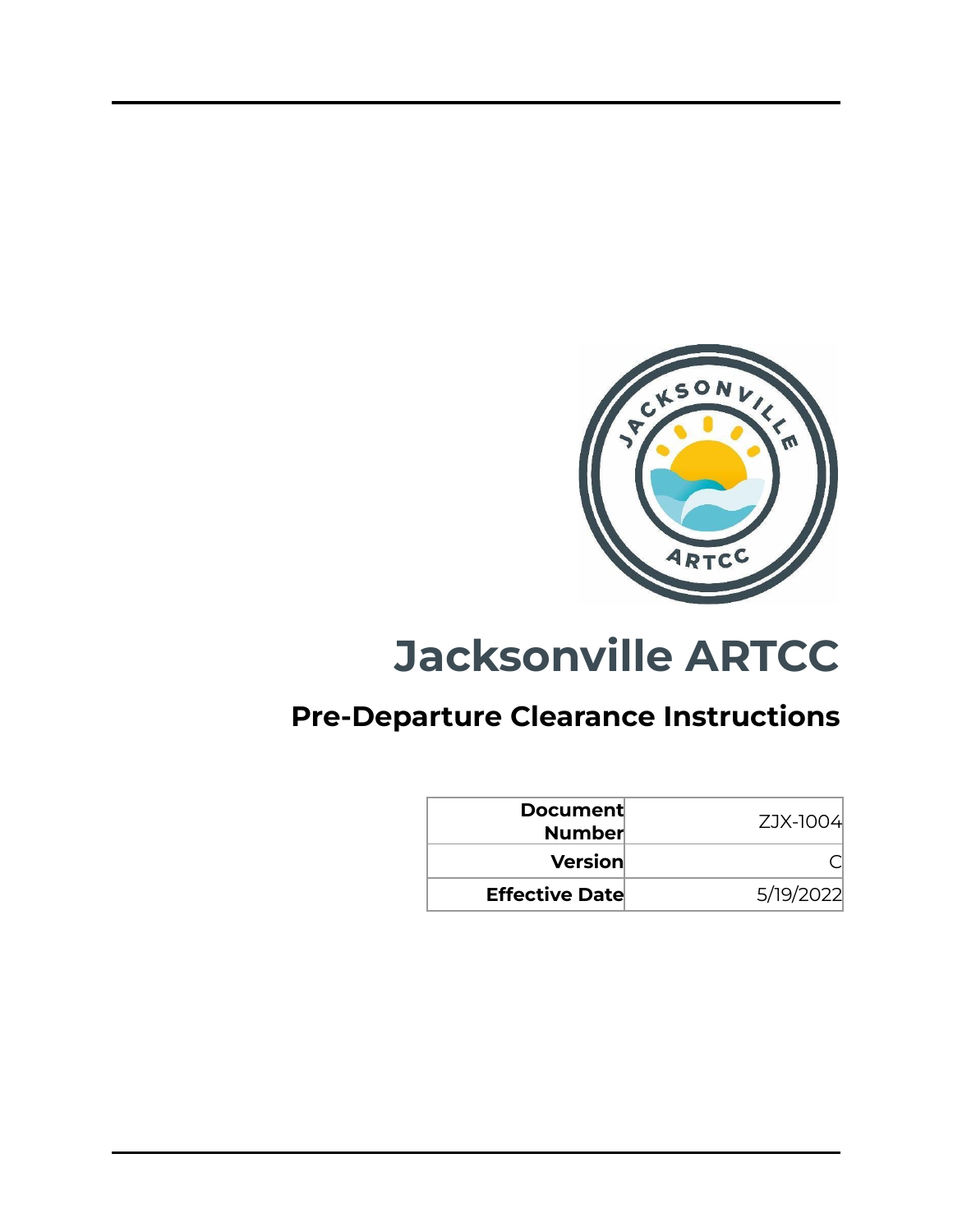# **About Pre-Departure Clearances (PDCs)**

PDCs are official text clearances issued for US IFR flight plans. They include the filed route, the cleared altitude, transponder code, and departure frequency and expected runway. PDCs replace a verbal clearance from a Clearance Delivery controller.

In general, a PDC should be used for airlines and corporate jets, not general aviation aircraft. Although, with the advent of Foreflight, GA aircraft may be able to receive a PDC. An inquiry can be made to see if the GA pilot can accept a PDC.

# **Approved Fields**

PDCs may be used at ZJX at the following fields:

- Orlando International Airport (KMCO)
- Jacksonville International Airport (KJAX)
- Charleston Air Force Base/International Airport (KCHS)

# **Types of PDC Commands**

The PDC code is embedded within the ZJX Alias File and issued through a text command. There are three basic instructions for each airport:

- 1. Clearance when a departure radar controller is available (TRACON or ENROUTE).
- 2. Clearance when there is no departure radar controller and the aircraft will go to UNICOM frequency (122.800).
- 3. Message to contact the controller issuing the PDC due to changes needed in the filed routing.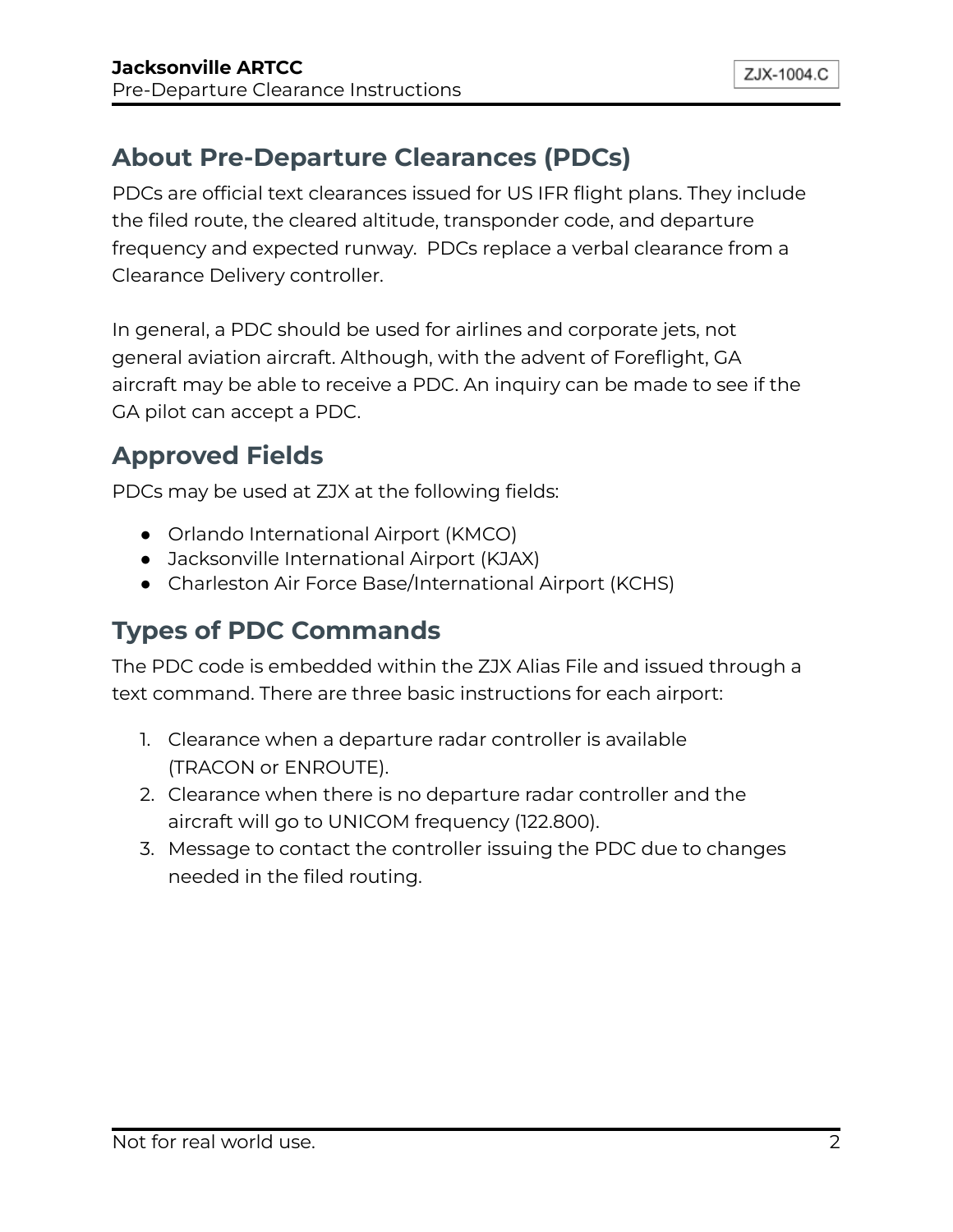# **PDC Instructions**

Before issuing any messages, select the aircraft in VRC to prepare for a text message and type one of the following commands based on the airfield.

#### **All Airports**

For all airports, if you want to message pilots to call for voice clearance, type:

| <b>Command</b> | <b>Displayed Text</b>                                                                 |
|----------------|---------------------------------------------------------------------------------------|
| .nopdc         | PRE-DEPARTURE CLEARANCE UNAVAILABLE, CONTACT<br>APPROPRIATE CONTROLLER FOR CLEARANCE. |

If an amendment to the filed flight plan is required, this command should precede the amended PDC as to avoid pilot confusion. Most pilots are assuming that you are sending a clearance based on the originally filed flight plan.

| <b>Command</b> | <b>Displayed Text</b>                                                                                                                                       |
|----------------|-------------------------------------------------------------------------------------------------------------------------------------------------------------|
| .ampdc         | THE FOLLOWING PDC CONTAINS AN AMENDMENT. PLEASE<br>CONTACT CLEARANCE DELIVERY IF YOU ARE UNABLE TO<br>ACCEPT THESE CHANGES OR IF YOU HAVE ANY<br>QUESTIONS. |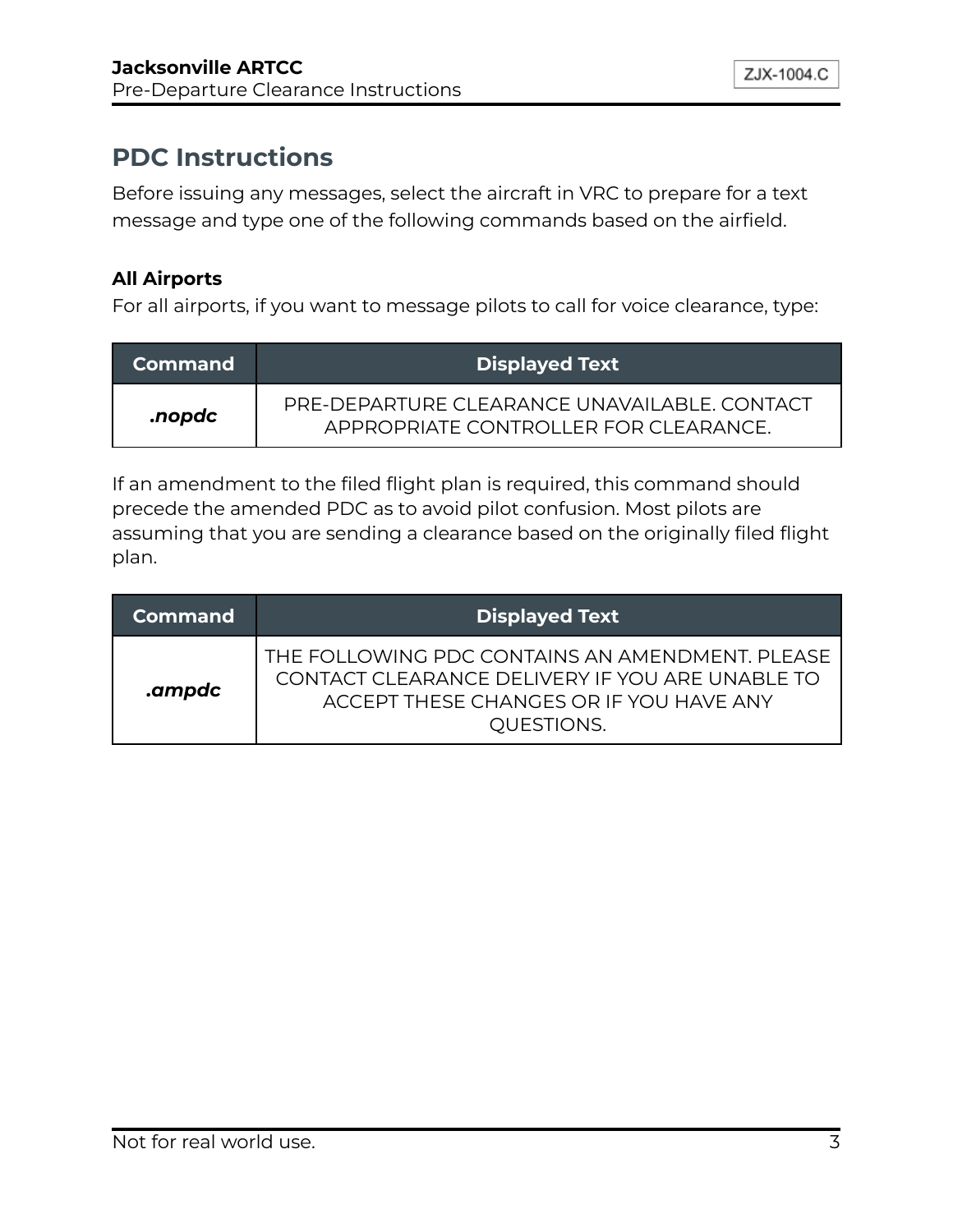#### **Orlando International Airport (KMCO)**

For aircraft flying out of Orlando International Airport, please type one of the following commands:

| <b>SID</b> | <b>Departure</b><br><b>Control</b> | <b>Command</b>                                                     | <b>Variables</b>                             |
|------------|------------------------------------|--------------------------------------------------------------------|----------------------------------------------|
| ORLA#      | Online                             | .pdco A B<br>(exclude B if you are<br>the departure<br>controller) | A = Runway Number<br>B = Departure Sector ID |
| ORLA#      | Offline                            | .pdcou A                                                           | A = Runway Number                            |
| RNAV*      | Online                             | $\mathbf{.}$ pdcr A B                                              | A = Runway Number<br>B = Departure Sector ID |
| RNAV*      | Offline                            | .pdcru A                                                           | A = Runway Number                            |

\*RNAV SIDs include DDANY#, FATHE#, FSHUN#, JEEMY#, MZULO#, OSPRY#, and RDSOX#.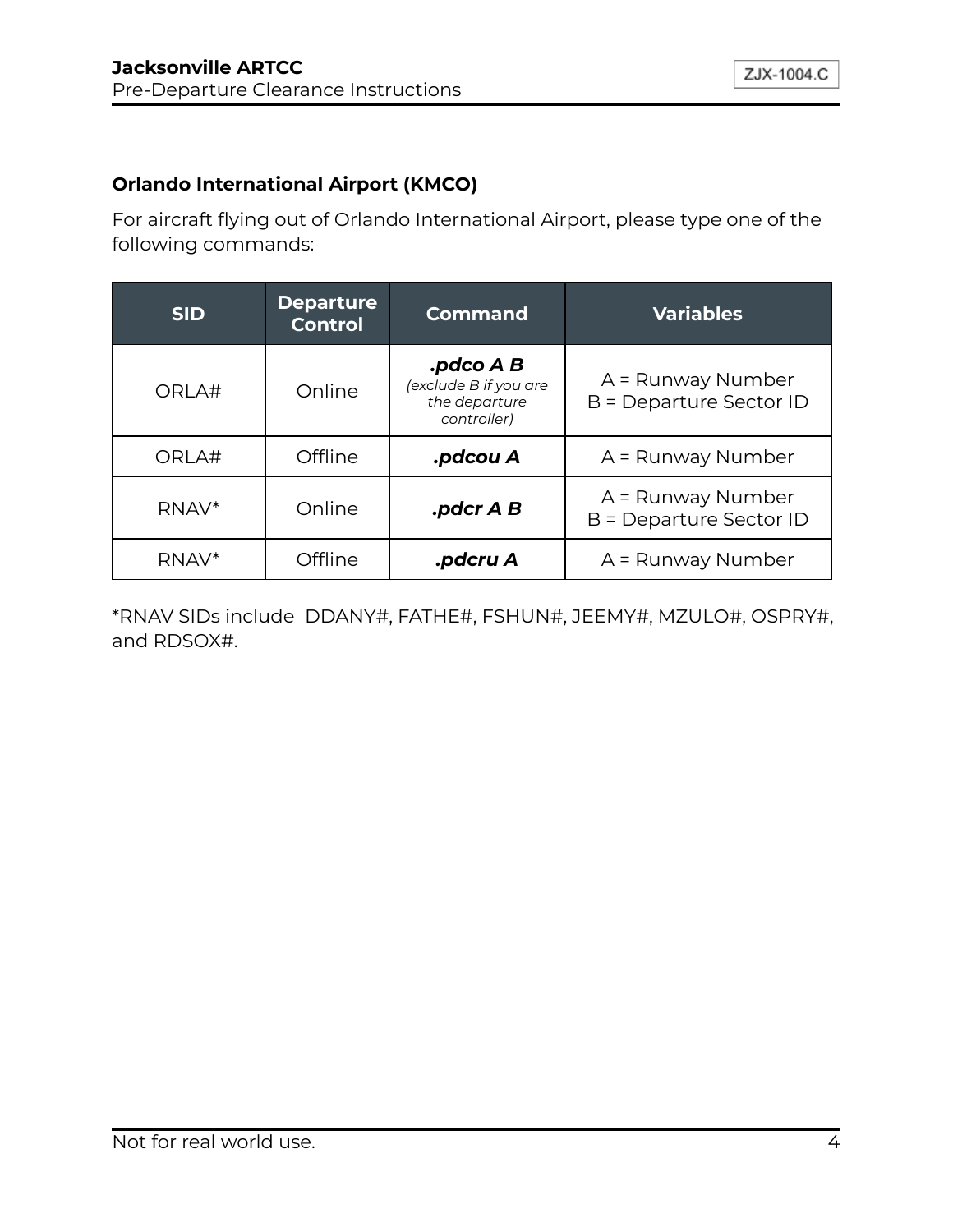#### **Jacksonville International Airport (KJAX)**

For aircraft flying out of Jacksonville International Airport, please type one of the following commands:

| <b>SID</b> | <b>Departure</b><br><b>Control</b> | <b>Command</b>                                                     | <b>Variables</b>                             |
|------------|------------------------------------|--------------------------------------------------------------------|----------------------------------------------|
| Any        | Online                             | .pdcj A B<br>(exclude B if you are<br>the departure<br>controller) | A = Runway Number<br>B = Departure Sector ID |
| Any        | Offline                            | .pdcju A                                                           | A = Runway Number                            |

#### **Charleston Airforce Base/International Airport (KCHS)**

For aircraft flying out of Charleston Airforce Base/International Airport, please type one of the following commands:

| <b>SID</b> | <b>Departure</b><br><b>Control</b> | <b>Command</b>                                                        | <b>Variables</b>                             |
|------------|------------------------------------|-----------------------------------------------------------------------|----------------------------------------------|
| Any        | Online                             | $p$ dcc A B.<br>(exclude B if you are<br>the departure<br>controller) | A = Runway Number<br>B = Departure Sector ID |
| Any        | Offline                            | .pdccu A                                                              | A = Runway Number                            |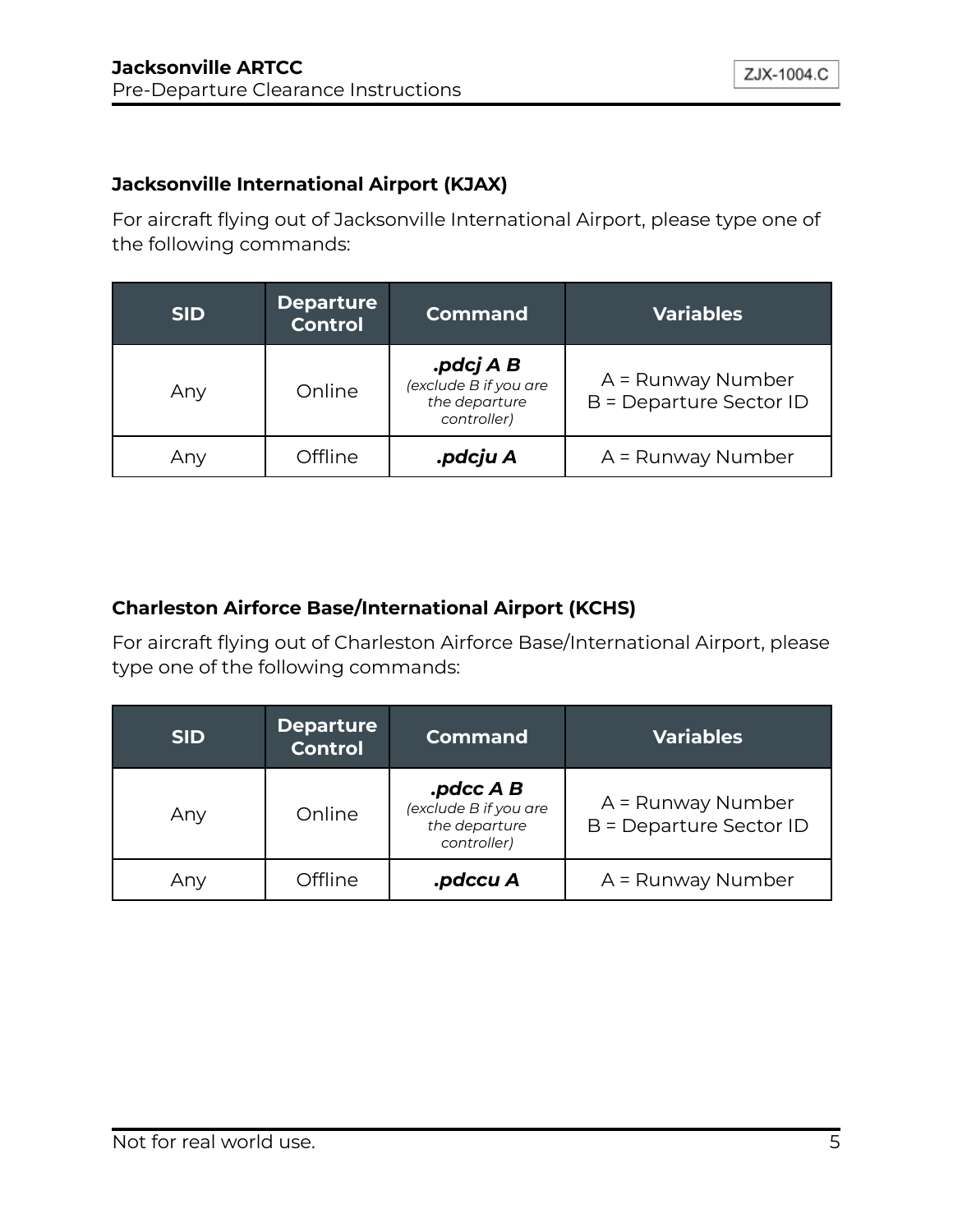# **PDC Example and Walkthrough**

If you are working Clearance Delivery, Ground Control, or Local Control, follow the these instructions:

#### **Orlando International Airport**

For aircraft flying any of the RNAV Departures (DDANY#, FATHE#, FSHUN#, JEEMY#, MZULO#, OSPRY#, and RDSOX# ), type:

**.pdcr A B** where **A** is the runway number and **B** is the departure controller ID. The controller ID is the number letter combination to the left of the designated radar controller.



#### **Example: .pdcr 35L 4E**

The output will show as follows with your input in red:

DAL 326 \*\*\*\*PRE DEPARTURE CLEARANCE \*\*\*\* | DAL326 DEPARTING KMCO | EQUIP: B763 | TRANSPONDER: 0747 | FILED FLT LEVEL: FL310 | RTE: KMCO JEEMY2 PAINN SHRKS LAIRI LARZZ JJEDI2 KATL | CLIMB VIA SID | DPTR CTL FREQ 124.800 | PLAN RWY 35L | DO NOT REPLY TO THIS MESSAGE | PUSH AND START AT PILOT'S DISCRETION | CONTACT APPROPRIATE GROUND CTL WITH CURRENT ATIS SHORT OF ENTRY TAXIWAY | \*\*\*\*PRE DEPARTURE CLEARANCE END \*\*\*\*